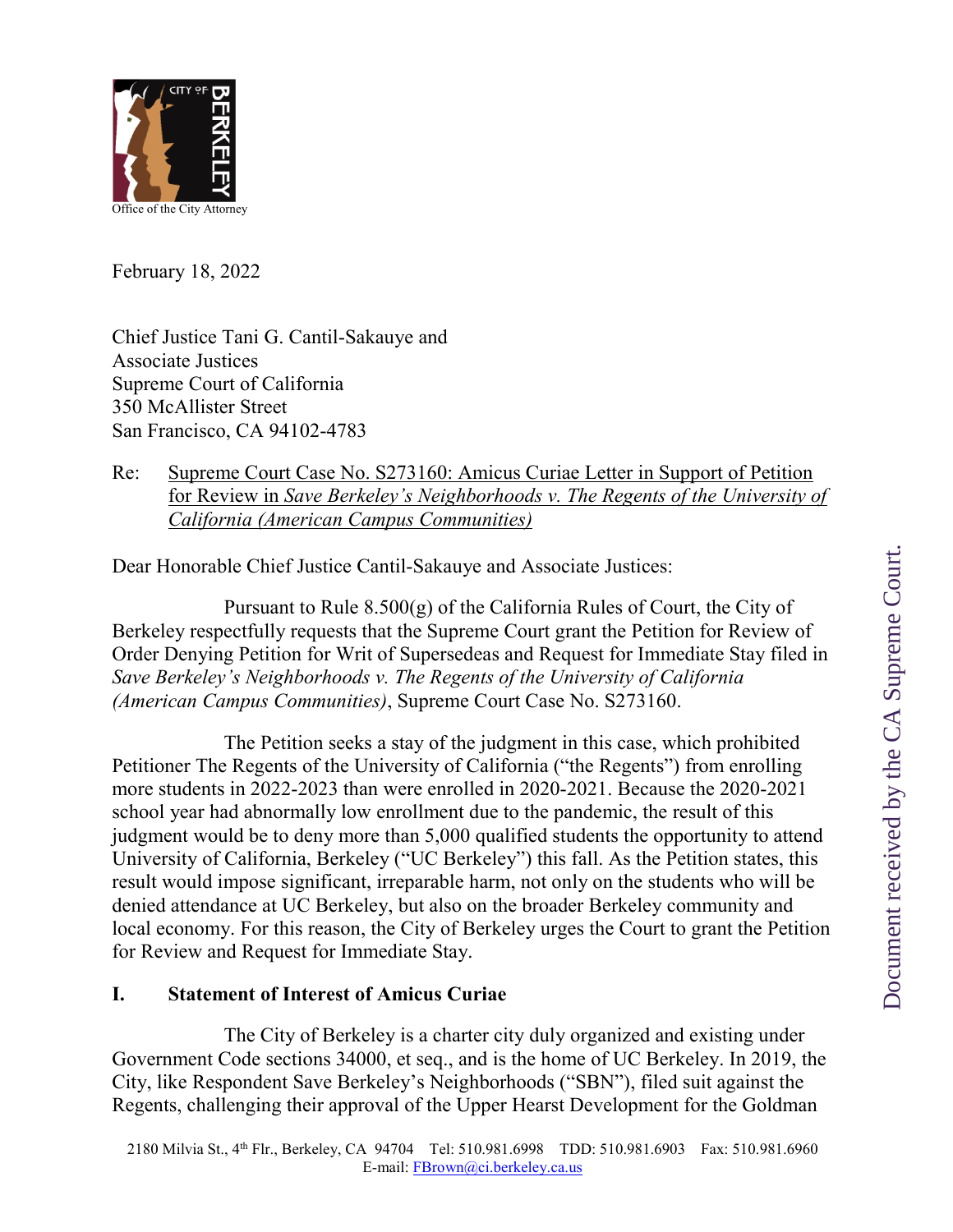School of Public Policy ("GSPP Project" or "Project") on the UC Berkeley campus. The basis for this lawsuit was the City's claim that the Regents had failed to adequately analyze the potential environmental impacts of the Project under the California Environmental Quality Act ("CEQA", Pub. Resources Code, § 21000 et seq.). The City's case was related to the SBN case that is at issue in this Petition.

After briefing, hearing, and entry of the trial court's order granting the City and SBN's petitions for writ of mandate, but before entry of final judgment, the City and the Regents reached a settlement agreement, which provided the City with increased funding for City services, among other terms. Thus, while the City was involved in the underlying litigation, it dismissed its case pursuant to the settlement and was not subject to the judgment at issue here. Moreover, prior to settling, the City never sought an enrollment cap as a remedy for its CEQA claims.

The City is concerned that without review and an immediate stay by this Court, there will be irreparable harm to more than 5,000 qualified students who will not be able to attend UC Berkeley this fall, as well as to the broader Berkeley community and local economy.

## **II. Review and an immediate stay by this Court are warranted to prevent the Regents from having to deny more than 5,000 qualified students' admission to UC Berkeley in the fall and to prevent the resulting harm to the broader Berkeley community and local economy.**

In considering whether to grant review and an immediate stay, this Court considers not only the legal issues at stake, but also the balance of harms resulting from granting or denying the stay. Code of Civ. Procedure § 923; *Mehr v. Superior Court* (1983) 139 Cal.App.3d 1044, 1050 (considering merits of appeal and balancing harms to parties). In this case, the City of Berkeley agrees with the Regents that capping enrollment at 2020-2021 levels for the 2022-2023 school year would irreparably harm not only the more than 5,000 students who will be denied admission to UC Berkeley, but also the larger City community and local economy.

The enrollment cap and corresponding \$57 million tuition shortfall also would negatively affect the broader Berkeley community and local economy. As one example, the City's revenues from its sales and use tax and hotel occupancy tax are likely to decline due to decreased patronage of local businesses by students and their families. Additionally, Berkeley residents would be impacted to the extent that the tuition shortfall would result in decreased funding for maintenance of grounds and facilities within the City but controlled by UC Berkeley.

Further, UC Berkeley students represent an important source of paid and volunteer labor for various arms of the government, Berkeley businesses, non-profits,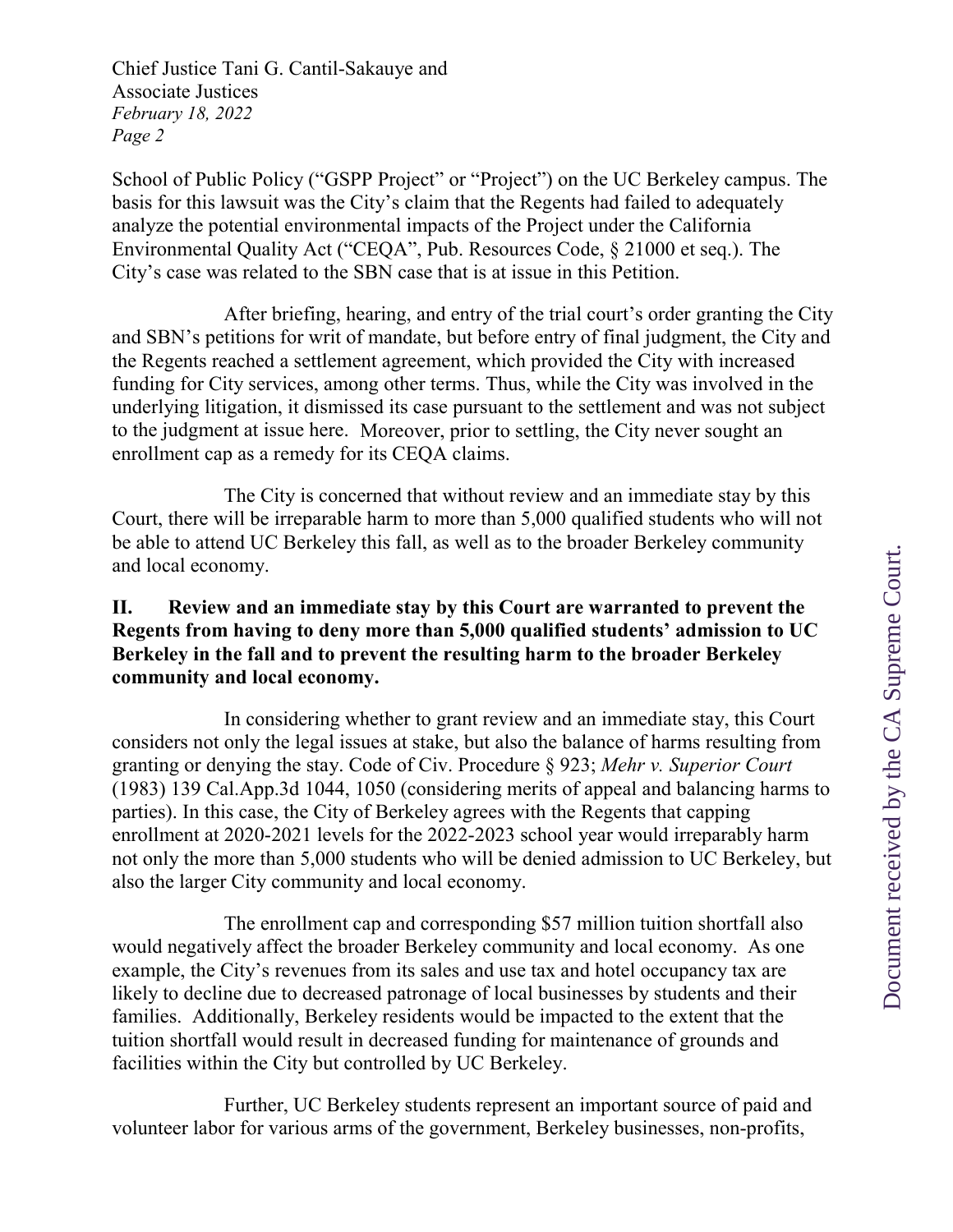public schools, volunteer organizations, and other entities. In the currently tight labor market, a decrease in students is likely to exacerbate shortages in the labor pool.

In addition, Berkeley is the base for both start-up and well-established companies that foster technological progress, and these companies regularly hire Berkeley students and graduates, either as employees or interns. A reduction in the student population and their attendant intellectual capital would represent lost opportunities for innovation.

For all of these reasons, the City supports the Regents' Petition for Review and Request for Immediate Stay. Thank you for your consideration of our views.

Very truly yours,

/s/ Farimah Faiz Brown

Farimah Faiz Brown City Attorney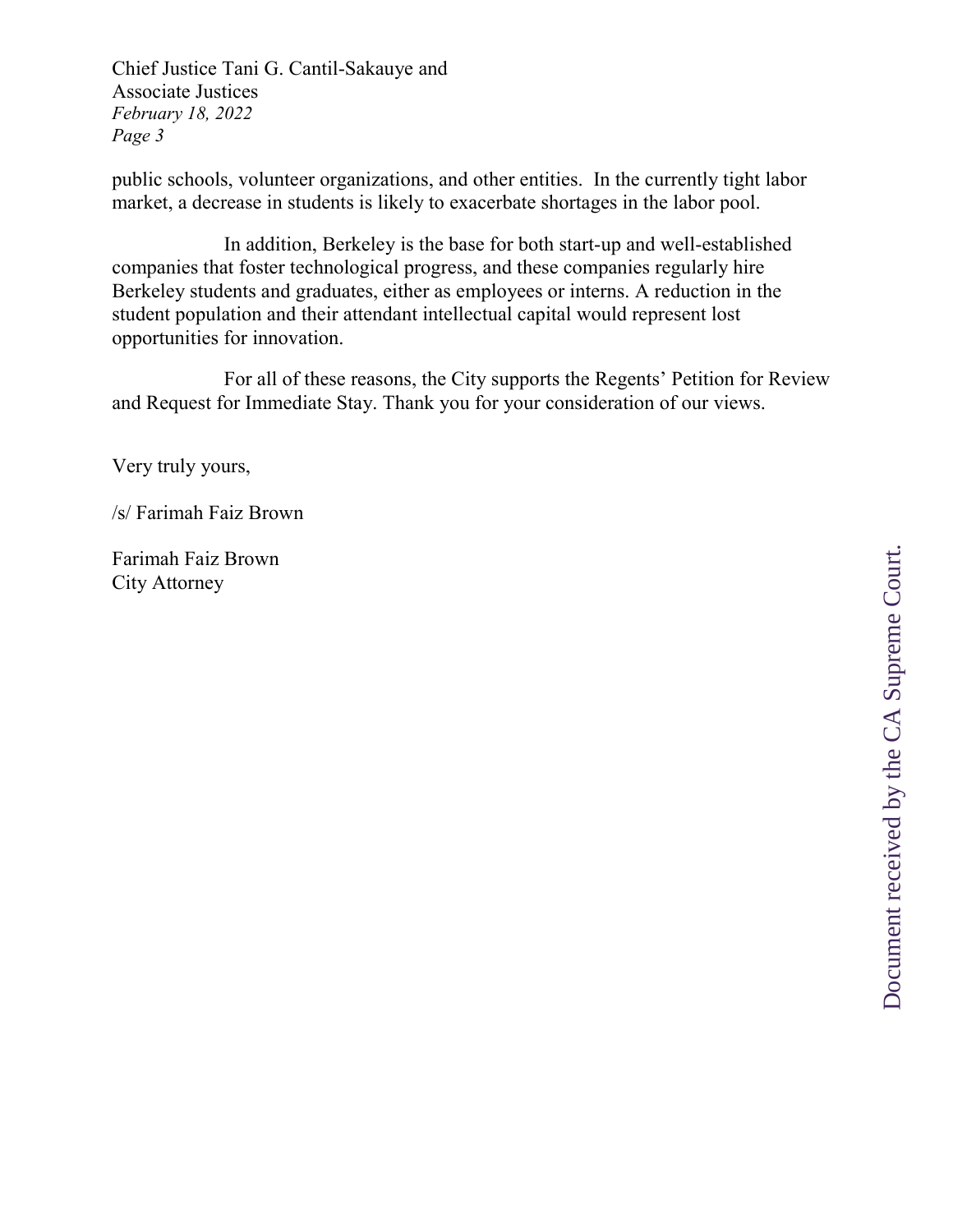## **CERTIFICATE OF SERVICE**

I hereby certify that on February 18, 2022, I electronically filed the following document(s): **AMICUS CURIAE LETTER** using the TrueFiling system designated by the California Supreme Court. The TrueFiling system will provide service of such filing(s) via Notice of Electronic Filing (NEF) to the following NEF parties:

| <b>Party</b>                                                               | <b>Attorney</b>                                                                                                                                                                                                                                                                                                                                                                         |
|----------------------------------------------------------------------------|-----------------------------------------------------------------------------------------------------------------------------------------------------------------------------------------------------------------------------------------------------------------------------------------------------------------------------------------------------------------------------------------|
| Save Berkeley's Neighborhoods :<br>Plaintiff and Appellant                 | Thomas N. Lippe<br>Law Offices of Thomas N. Lippe, APC<br>201 Mission Street, 12th Floor<br>San Francisco, CA 94105<br>Email: Lippelaw@sonic.net<br>Timothy D. Cremin<br>Amrit Kulkarni<br>Court<br>Meyers Nave Riback Silver & Wilson<br>1999 Harrison Street, 9th Floor<br>Oakland, CA 94612                                                                                          |
| City of Berkeley: Plaintiff and<br>Appellant                               |                                                                                                                                                                                                                                                                                                                                                                                         |
| The Regents of the University of<br>California: Defendant and<br>Appellant | 1999 Harrison Street, 9th Floor<br>Oakland, CA 94612<br>Email: t <u>cremin@meyersnave.com</u> : <u>akulkarni@meyersnave.com</u><br>Robert Perlmutter<br>Winter King<br>Mindy Jian<br>Shute, Mihaly & Weinberger LLP<br>Offices Street<br>San Francisco, C<br>UC Berkeley, Office of Legal Affairs<br>200 California Hall, #1500<br>Berkeley, CA 94720<br>Email: dmrobinson@berkeley.edu |